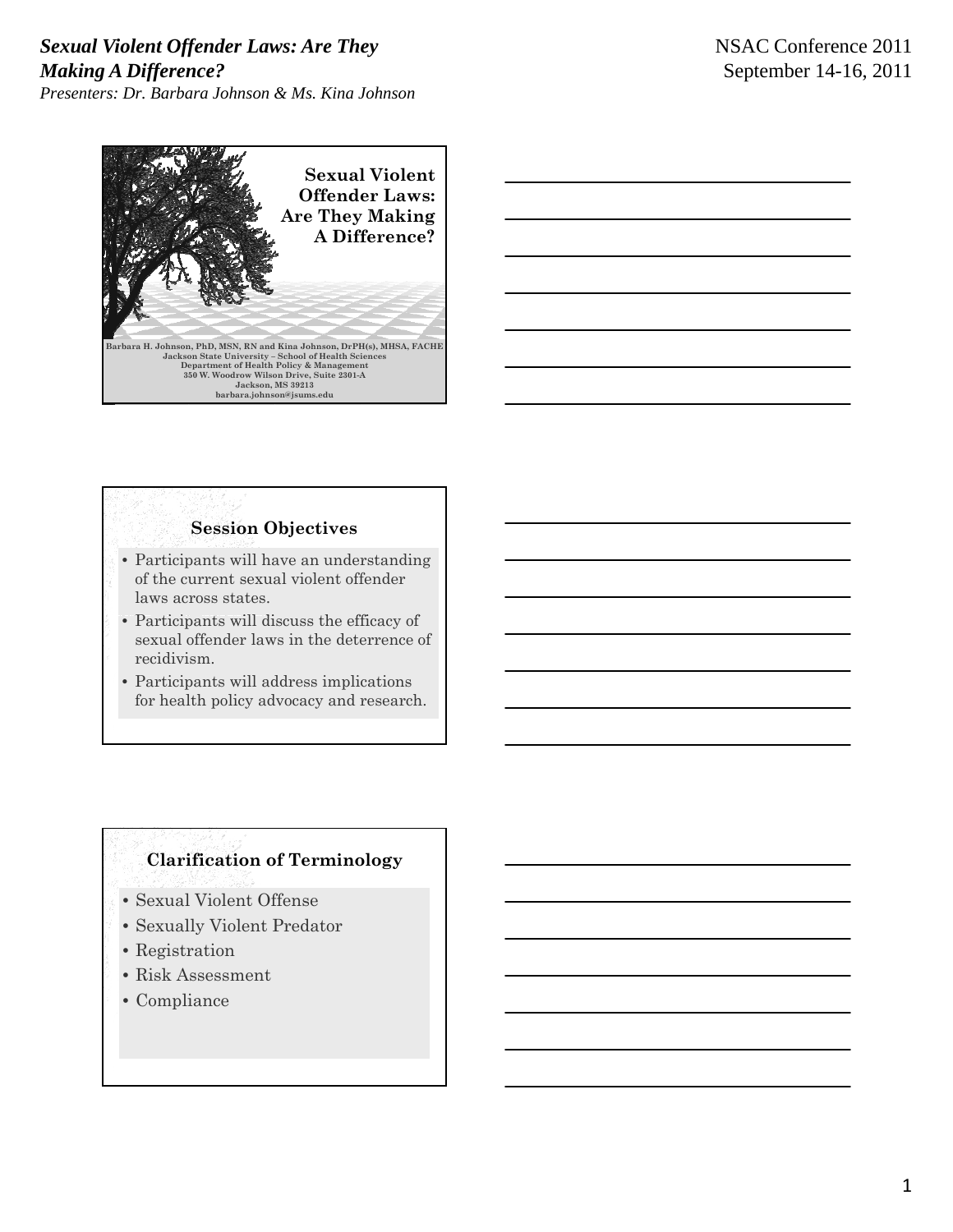#### **Sexual Violent Offender Laws**

- Wetterling Crimes Against Children Act (1994)
	- –Sexually Violent Offender Registration Act [Megan's Law] – 1996
- Pam Lyncher Sexual Offender Tracking and Identification Act (1996)

#### **Adam Walsh Protection Act [AWA] (2007)**

• Title I

– Registration and community notification

- Title – Sex Crime Punishment/ Sentencing Enhancements
- Title III
	- Civil Commitment
- Title IV
	- Immigration law reform

#### **Adam Walsh Protection Act [AWA] (2007)**

• Title V

- Child Pornography Prevention
- Title VI
	- Children and Community Safety
- Title VII

– Internet Safety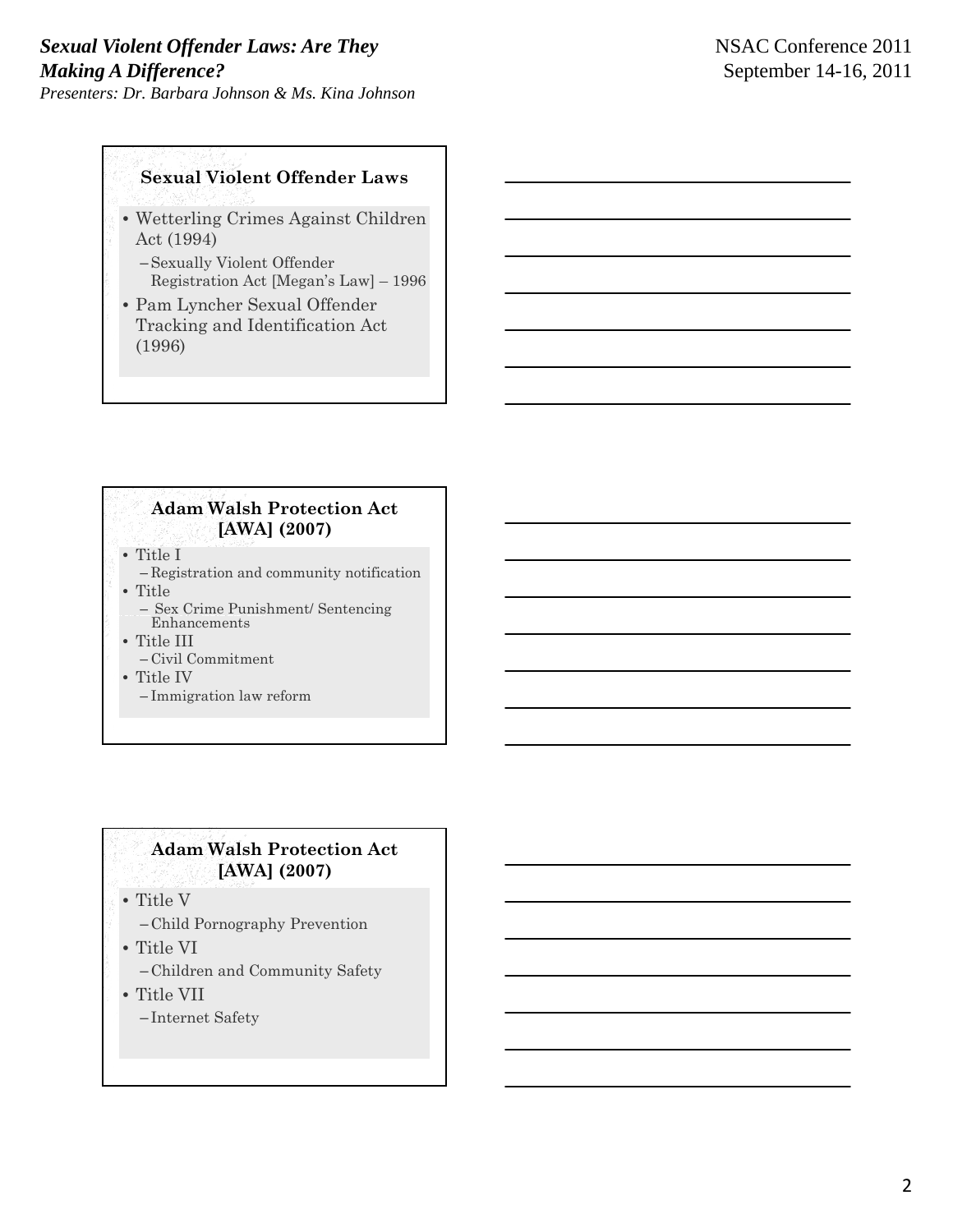





## **Gaps/Deficits**

- Public misperception
- Inconsistent risk assessments
- Reliable evidence-based statistics
- Reporting of compliance measures
- Others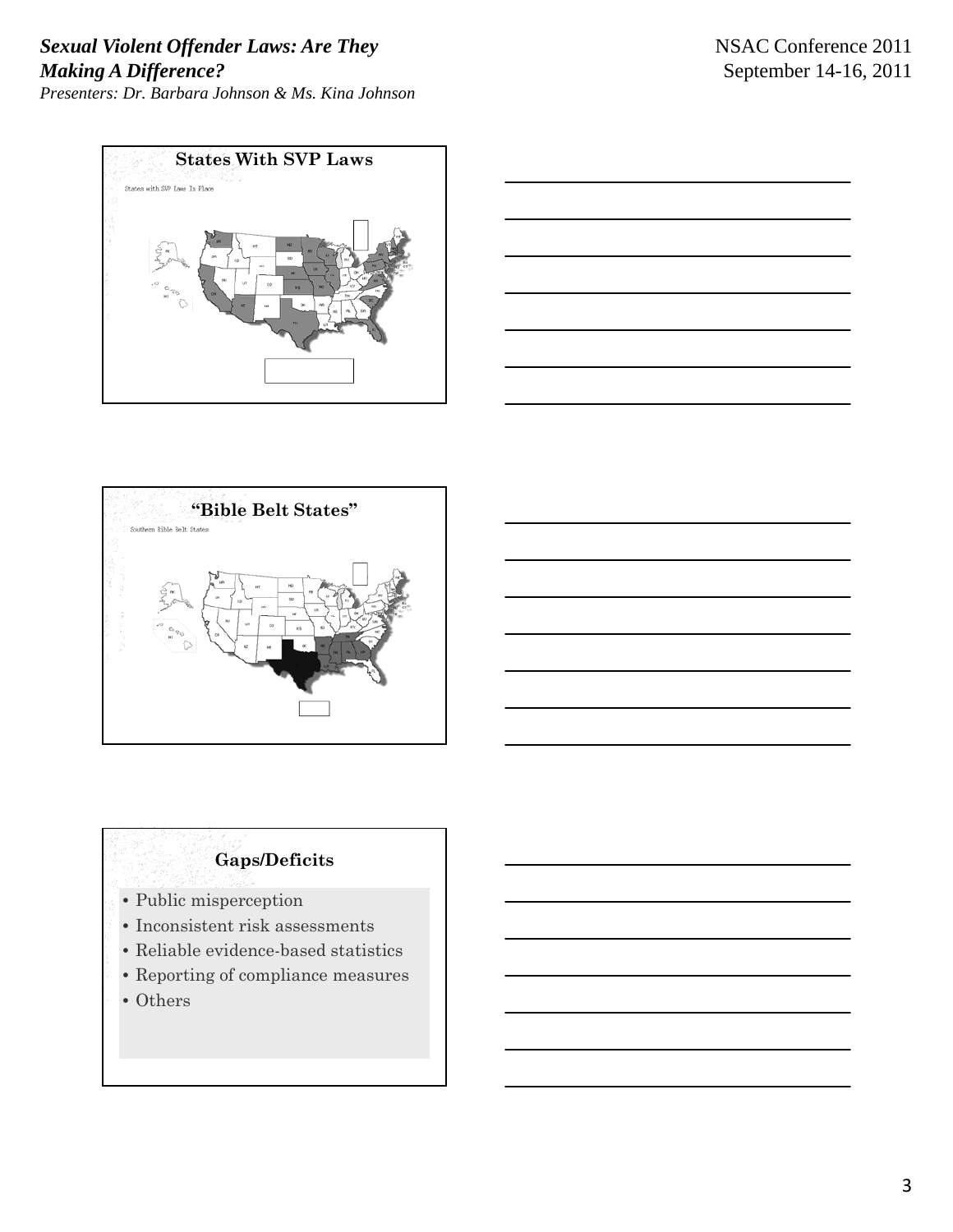#### **Implementation Authority**

- Varies among states
- Department of Public Safety
- Department of Justice
- State Law Enforcement Officials
- Local Law Enforcement Officials

### **Impact on Recidivism**

- Risk Assessment
- Registration Requirements
- Duration of Registration
- Compliance Rates

# **Challenges/Controversies**

- Public safety
- Accuracy
- Removal from registry
- Community notification
- Public Access to database